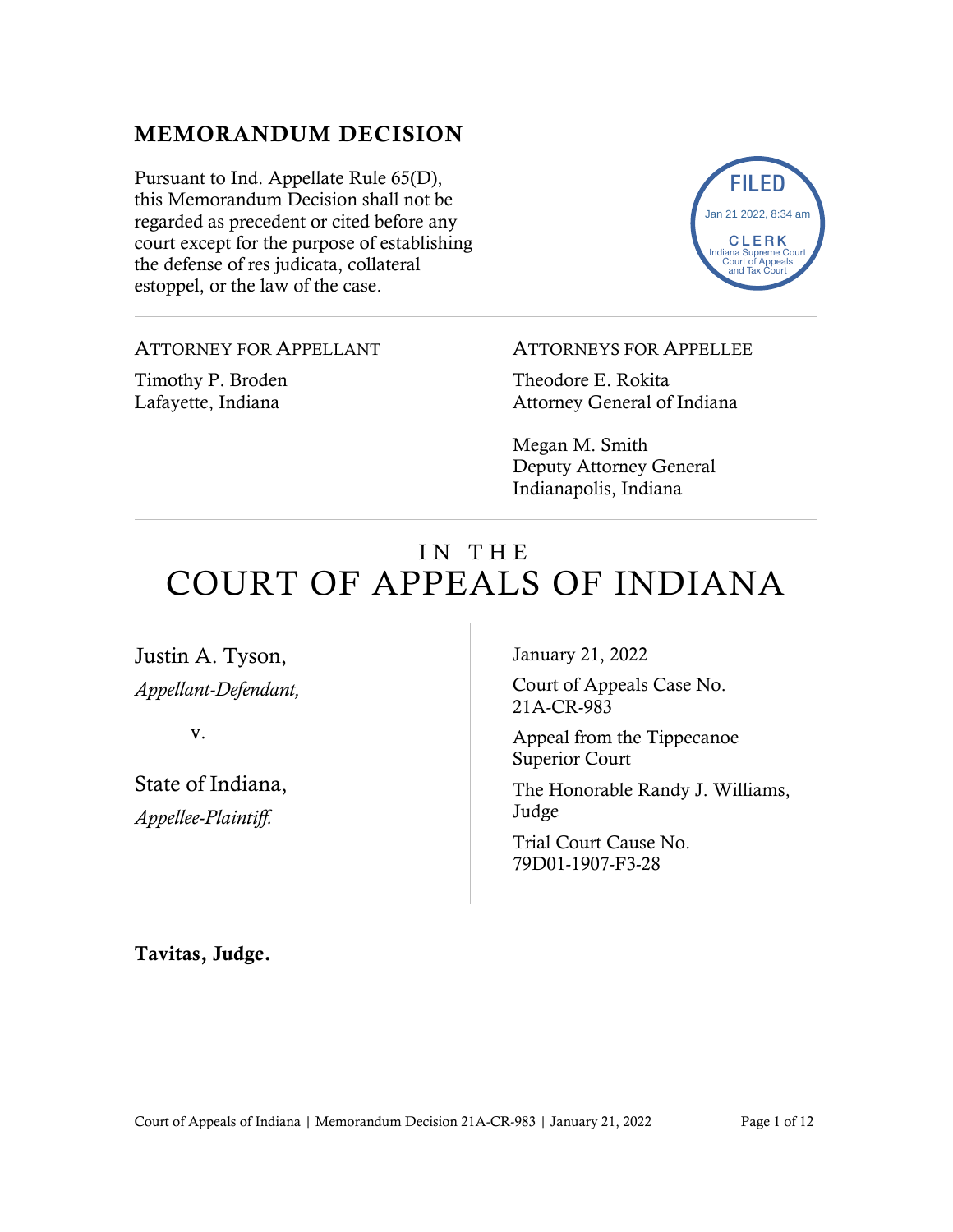## Case Summary

[1] Justin Tyson appeals his convictions for possession of a narcotic drug, a Level 5 felony; possession of methamphetamine, a Level 5 felony; possession of a controlled substance, a Level 6 felony; and carrying a handgun without a license, a Class A misdemeanor. Tyson argues that the trial court abused its discretion by admitting evidence found as a result of the impoundment and inventory search of his rental vehicle. Concluding that the vehicle's impoundment was proper and that the trial court properly admitted the evidence found during the inventory search, we affirm.

## Issue

[2] Tyson raises one issue, which we restate as whether the trial court abused its discretion by admitting evidence discovered during an inventory search after Tyson's rental vehicle was impounded.

## Facts

- [3] On June 30, 2019, at approximately 2:00 a.m., an employee of a Speedway gas station near Lafayette called 911 to report that a man, later identified as Tyson, was parked at a gas pump with his vehicle running and that the man was "passed out." Tr. Vol. II p. 3. The employee was concerned because "those pumps are always busy" and because she was afraid Tyson would hit the gas pedal and "run through the doors or hit somebody." *Id.* at 4.
- Court of Appeals of Indiana | Memorandum Decision 21A-CR-983 | January 21, 2022 Page 2 of 12 [4] When Deputy Austin Burris of the Tippecanoe County Sheriff's Department arrived, Tyson was asleep in the vehicle with the driver's door wide open. The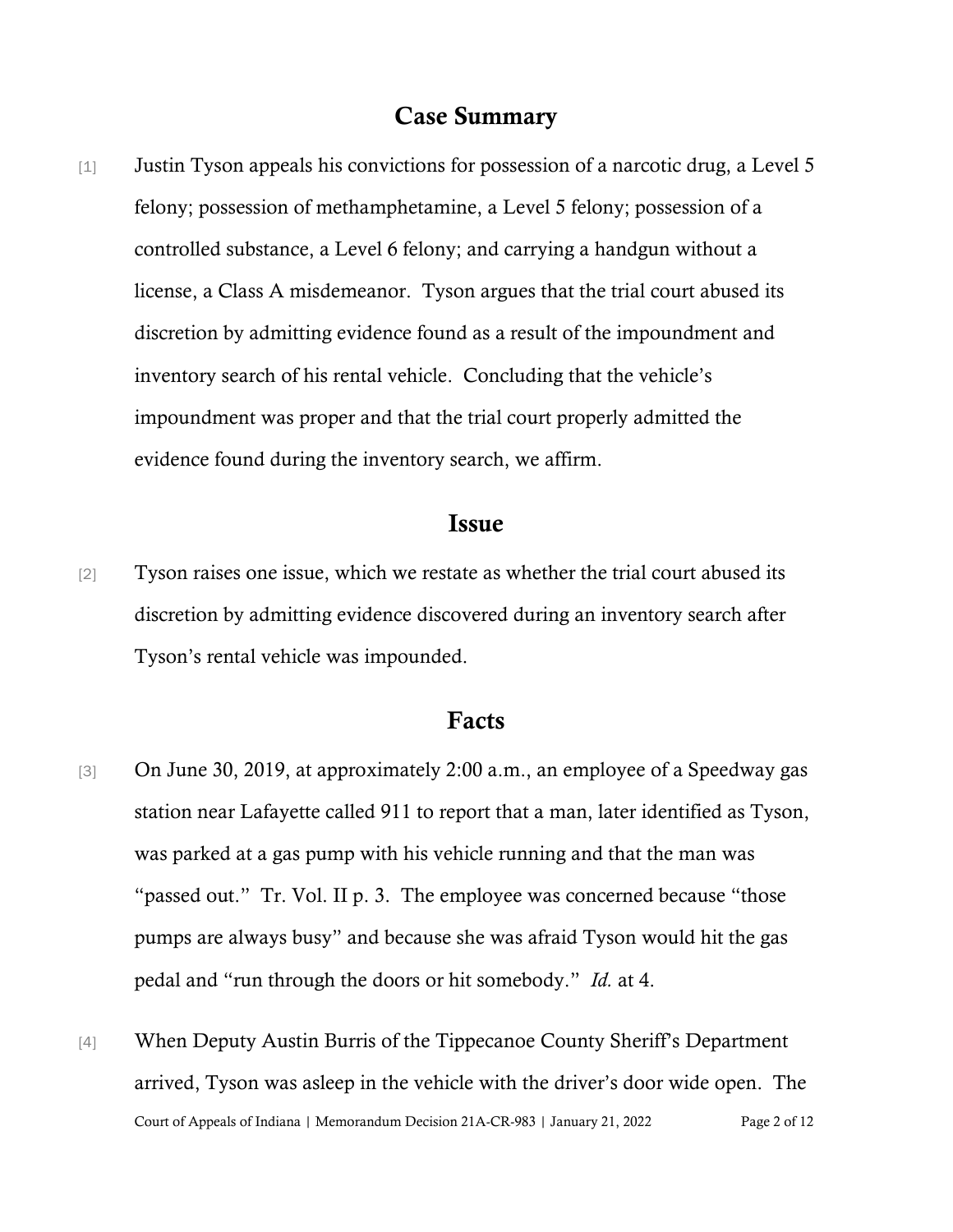vehicle was parked "abnormally. It was parked further forward than it should have been parked. Sort of off set [sic] from the gas pumps." *Id.* at 62. Deputy Burris knocked on the vehicle and awakened Tyson. Tyson reported that he was driving a rental vehicle. Deputy Burris was concerned with Tyson's behavior, slurred speech, and glossy, red eyes. Tyson passed the standard field sobriety tests and a portable breath test. Tyson denied Deputy Burris's request to search the rental vehicle. At that point, Deputy Burris learned that Tyson's driver's license status was "suspended infraction." *Id.* at 20. Deputy Burris then requested a tow truck for Tyson's rental vehicle and performed an inventory search of the vehicle pursuant to the Tippecanoe County Sheriff's Department's policy, which provided:

A motor vehicle shall be impounded when:

1. A vehicle is deemed an abandoned vehicle when left parked on or partially blocking the roadway and constituting a hazard, as a recovered stolen vehicle, as evidence pursuant to a criminal investigation, when probable cause exists to believe the vehicle is subject to forfeiture, and *when the driver is found to be in violation of driving while suspended/revoked, operating without driving privileges, driving while under the influence or driving while uninsured*.

2. The owner or driver of the motor vehicle is arrested for a criminal act, including traffic-related offenses (non-infraction) which constitutes a Felony or Misdemeanor in the State of Indiana;

3. The condition of the motor vehicle fails to meet the licensing requirements set forth in the Indiana Code or for operating said motor vehicle upon public roadways;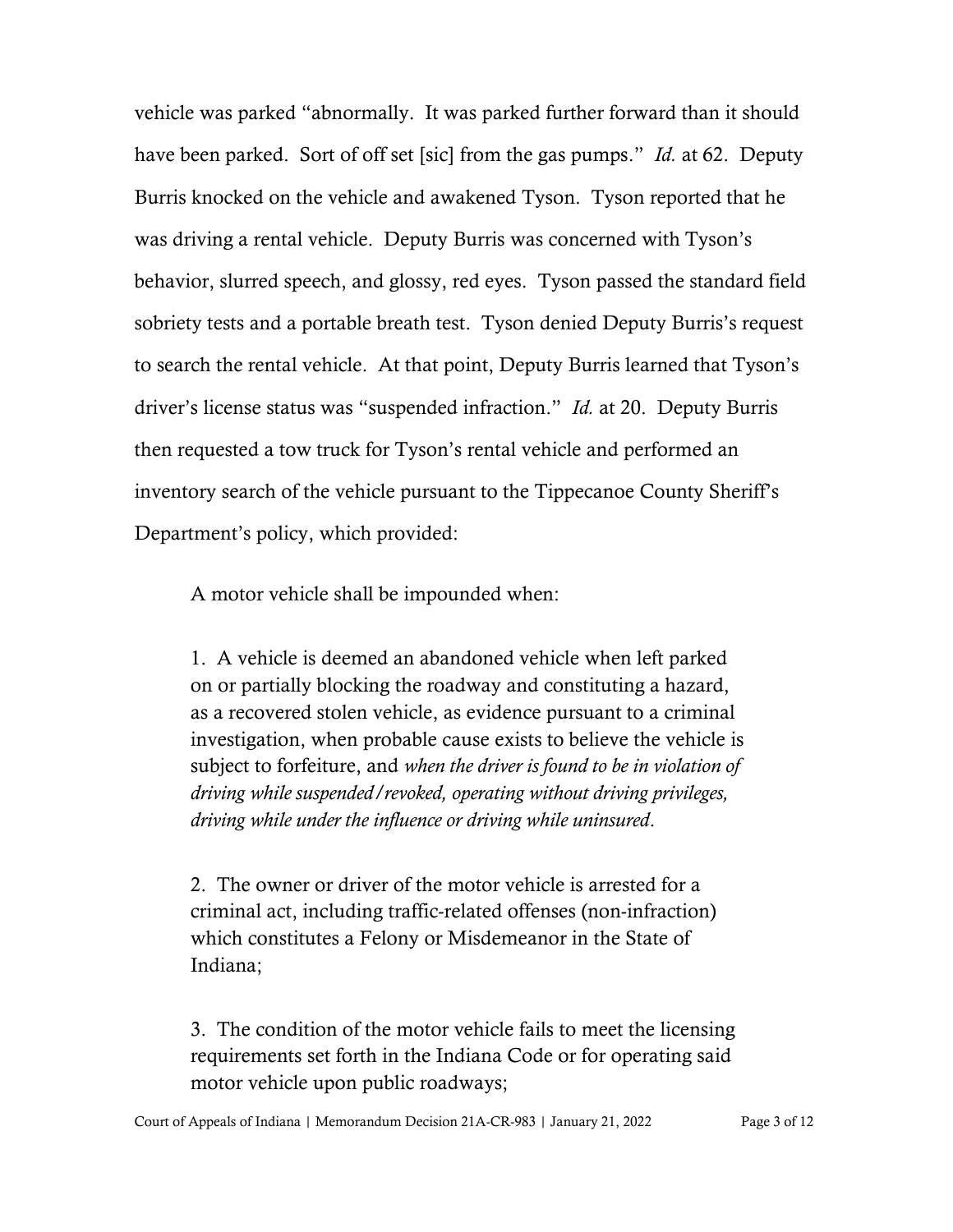4. Impoundment is authorized by Indiana Code, or Tippecanoe County Ordinance; or

5. The motor vehicle is unsafe to be or cannot be driven from the scene of a motor vehicle collision, and the owner/driver is unable or unwilling to have the vehicle towed privately.

Ex. p. 12 (emphasis added). During the inventory search, Deputy Burris discovered heroin, methamphetamine, Triazolam pills, glass pipes, and eight guns.

- [5] The State charged Tyson with dealing in a narcotic drug, a Level 3 felony; possession of a narcotic drug, a Level 5 felony; possession of methamphetamine, a Level 5 felony; possession of a controlled substance, a Level 6 felony; and carrying a handgun without a license, a Class A misdemeanor.
- [6] In January 2020, Tyson filed a motion to suppress and argued that the inventory search violated his rights under the Fourth Amendment to the United States Constitution and Article 1, Section 11 of the Indiana Constitution. Tyson argued that the vehicle was parked on private property, the property owner did not request removal of the vehicle, and Tyson should have been given the opportunity to have someone pick up the vehicle. After a hearing, the trial court denied Tyson's motion.
- [7] At the bench trial, Tyson objected to the admission of the evidence discovered during the inventory search, and the trial court overruled Tyson's objections.

Court of Appeals of Indiana | Memorandum Decision 21A-CR-983 | January 21, 2022 Page 4 of 12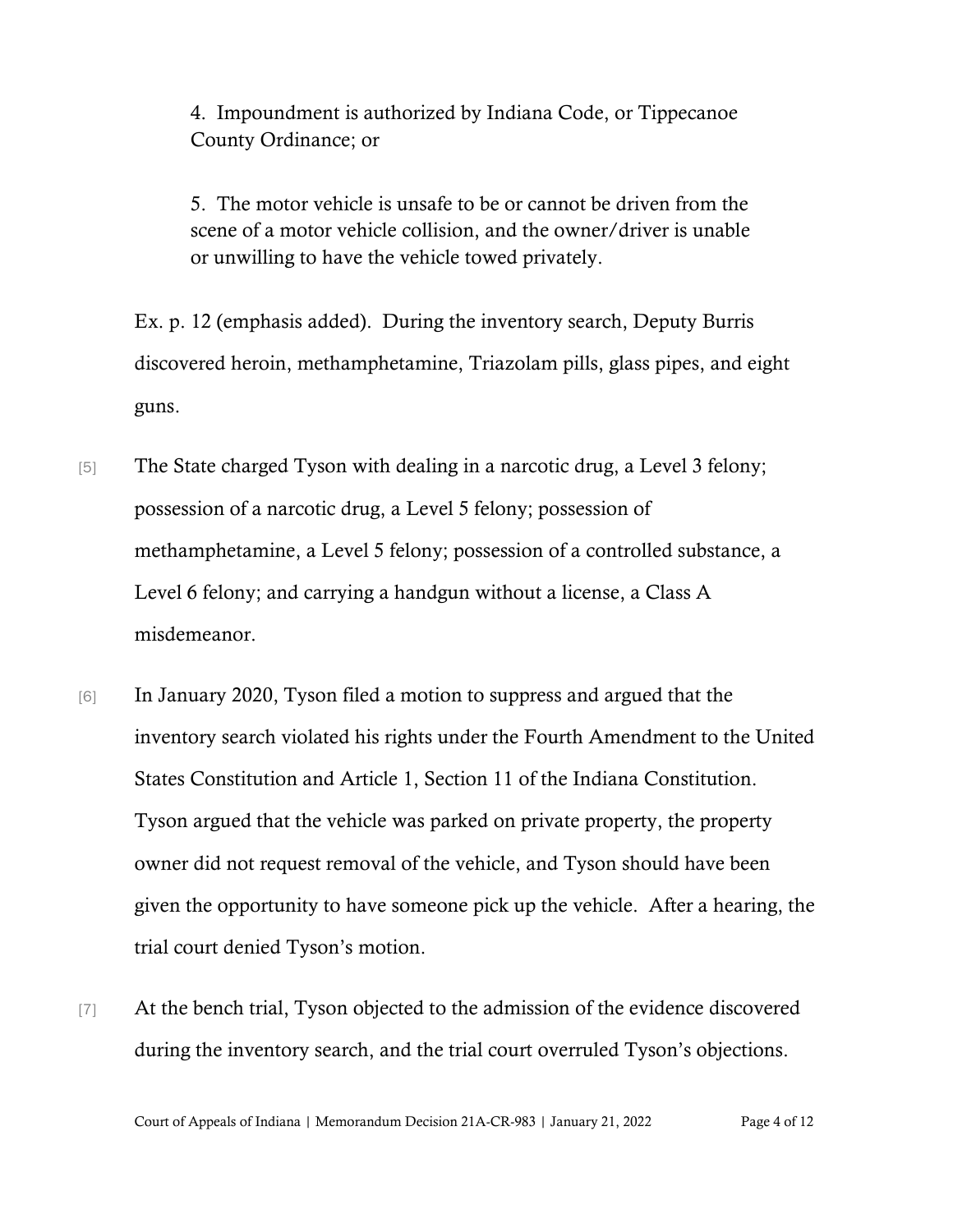The State moved to incorporate the evidence and testimony heard in the suppression hearing into the bench trial, which the trial court granted. The trial court found Tyson not guilty of dealing in a narcotic drug but guilty of the remaining charges. Tyson was sentenced to an aggregate sentence of five years in the Department of Correction with one year suspended to probation. Tyson now appeals.

## Analysis

- [8] Tyson challenges the admission of evidence discovered during the inventory search of his rental vehicle after the vehicle was impounded. Tyson challenges only the impoundment, not the scope of the inventory search. Although impoundments may be authorized under statutory authority or law enforcement's discretionary community caretaking functions, only the discretionary community caretaking functions are applicable here. In this context, the State was required to demonstrate that: (1) the vehicle posed a threat of harm to the community or that the vehicle was imperiled; and (2) the impoundment complied with established departmental routines or regulations. Tyson does not challenge whether the impoundment complied with established departmental routines or regulations; rather, Tyson contends that his rental vehicle did not pose a threat of harm to the community and that it was not imperiled. For the following reasons, we disagree.
- Court of Appeals of Indiana | Memorandum Decision 21A-CR-983 | January 21, 2022 Page 5 of 12 [9] Although Tyson filed a motion to suppress the evidence, that motion was denied, and Tyson objected to the admission of the evidence during his bench trial. In such a circumstance, "the appeal is best framed as challenging the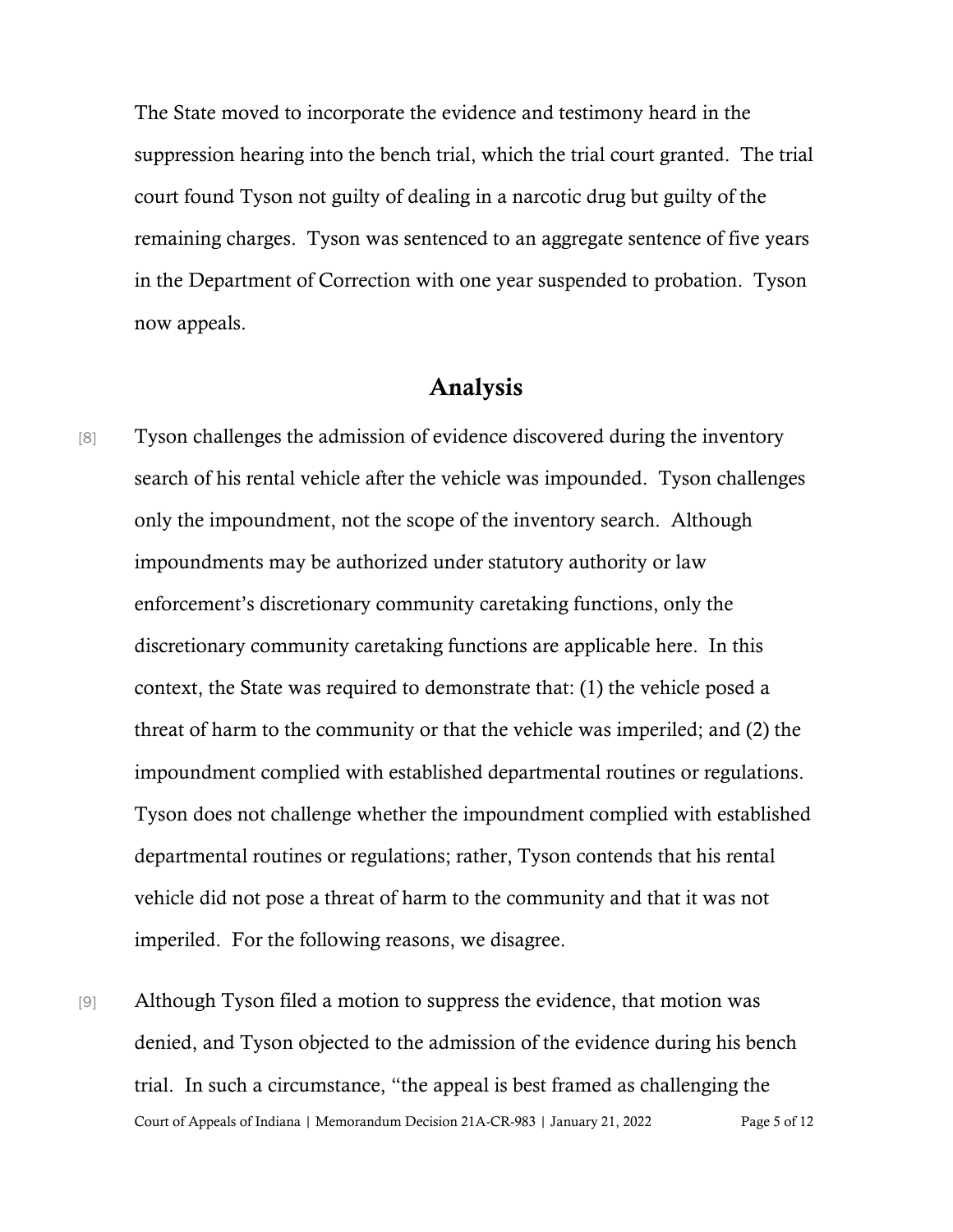admission of evidence at trial." *Clark v. State*, 994 N.E.2d 252, 259 (Ind. 2013). The trial court has broad discretion to rule on the admissibility of evidence. *Thomas v. State*, 81 N.E.3d 621, 624 (Ind. 2017). "Rulings on the admissibility of evidence are reviewed for an abuse of discretion and ordinarily reversed when admission is clearly against the logic and effect of the facts and circumstances." *Id.* When, however, "a challenge to such a ruling is predicated on the constitutionality of the search or seizure of evidence, it raises a question of law that we review de novo." *Id.*

[10] Tyson argues that the admission of the evidence discovered during the impoundment and resulting inventory search violated his rights under the Fourth Amendment to the United States Constitution.<sup>[1](#page-5-0)</sup> The Fourth Amendment—incorporated against the states through the Fourteenth Amendment—protects people against unreasonable searches and seizures. U.S. Const. amend. IV; *Combs v. State*, 168 N.E.3d 985, 991 (Ind. 2021), *petition for cert. filed*. Because the Fourth Amendment "generally requires warrants for searches and seizures, a warrantless search or seizure is per se unreasonable, and the State bears the burden to show that one of the well-delineated exceptions to the warrant requirement applies." *Combs*, 168 N.E.3d at 991 (internal quotations and citations omitted). "When police seize and then search

<span id="page-5-0"></span> $<sup>1</sup>$  Although Tyson refers to Article 1, Section 11 of the Indiana Constitution in his brief and made a separate</sup> argument in his motion to suppress, on appeal, he fails to present a state constitutional analysis of his claim separate from that of the Fourth Amendment. Accordingly, Tyson has waived his claim based upon the Indiana Constitution, and we consider only the federal claim. *See, e.g., Membres v. State*, 889 N.E.2d 265, 275 n.1 (Ind. 2008), *reh'g denied*.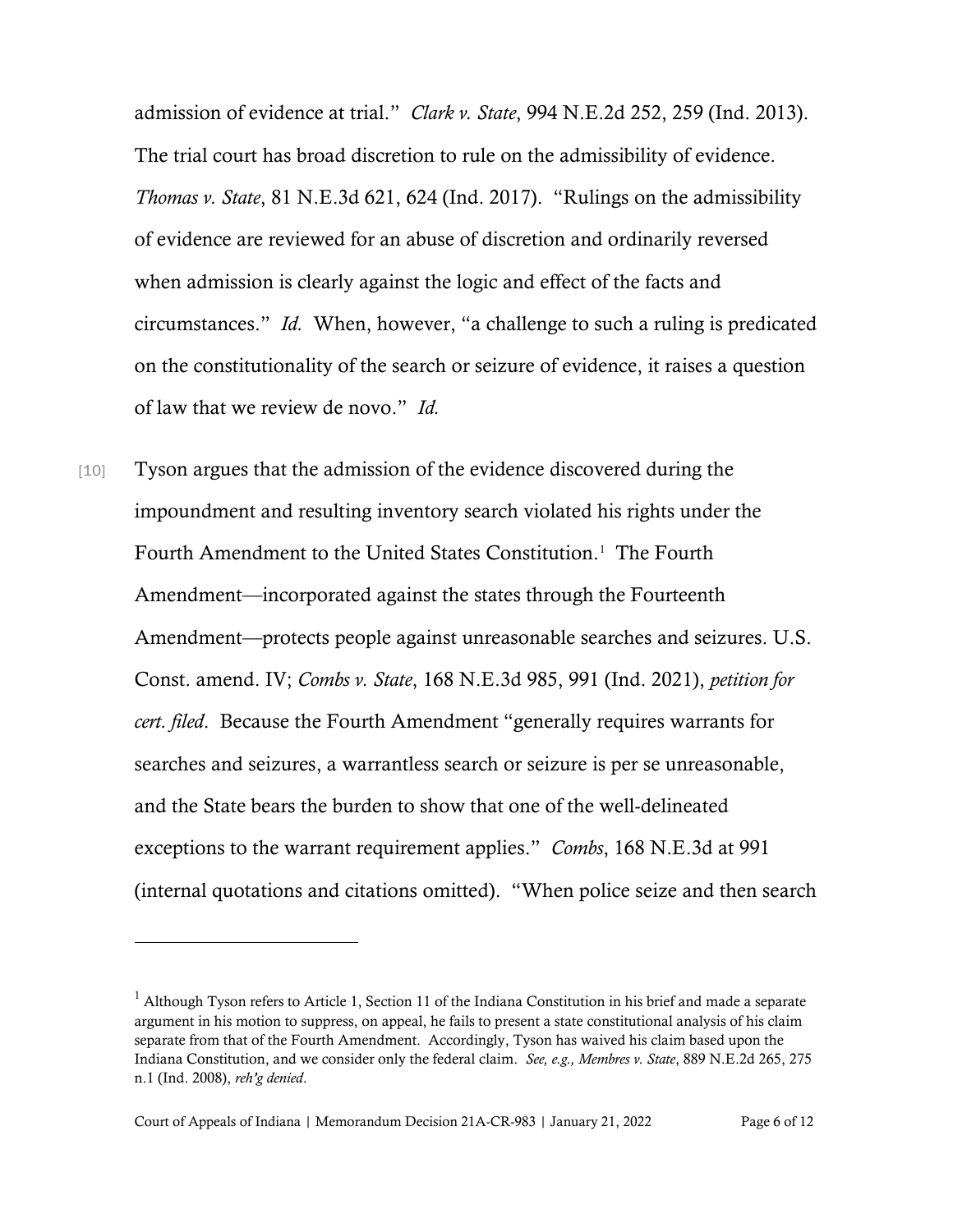a vehicle, 'both measures must be reasonable—that is, executed under a valid warrant or a recognized exception to the warrant requirement.'" *Id.* (quoting *Wilford v. State*, 50 N.E.3d 371, 374 (Ind. 2016)).

- [11] "The inventory search is one such exception since it serves an administrative, not investigatory, purpose—because when police lawfully impound a vehicle, they must also perform an administrative inventory search to document the vehicle's contents . . . ." *Wilford*, 50 N.E.3d at 374. The underlying rationale for the inventory exception is three-fold: (1) protection of private property in police custody; (2) protection of police against claims of lost or stolen property; and (3) protection of police from possible danger. *Taylor v. State*, 842 N.E.2d 327, 330-31 (Ind. 2006).
- [12] "First, the propriety of the impoundment must be established because the need for the inventory arises from the impoundment." *Fair v. State*, 627 N.E.2d 427, 431 (Ind. 1993). "Second, the scope of the inventory must be evaluated." *Id.* "Where either is clearly unreasonable, the search will not be upheld." *Id.* Tyson makes no argument regarding the scope of the inventory search; rather, Tyson's only arguments pertain to whether the impoundment of the vehicle was proper. Accordingly, we address only the propriety of the impoundment.

## *Was the Impoundment Reasonable?*

[13] "Impoundment is reasonable if it is authorized *either* by statute *or* the police's discretionary community-caretaking function." *Wilford*, 50 N.E.3d at 375 (emphasis added). In this case, the State does not allege that the impoundment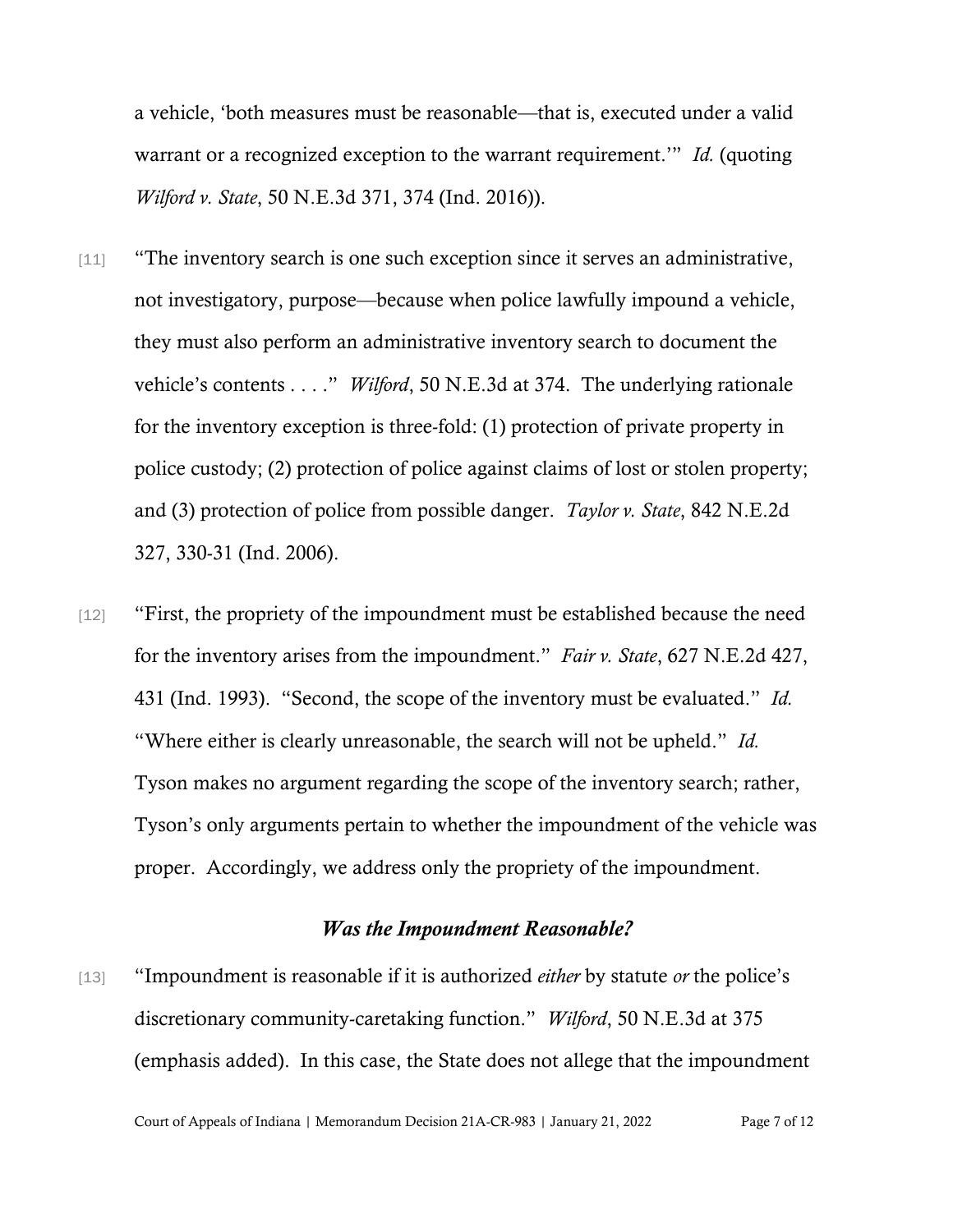of Tyson's vehicle was justified by statute. Under the facts here, we must determine whether the seizure was permissible under law enforcement's community caretaking function.

## *Was Discretionary Impoundment Permissible?*

- [14] Discretionary impoundment "is an exercise of the police community-caretaking function in order to protect the car and community from hazards." *Id.* "Community safety often requires police to impound vehicles because they are abandoned and obstruct traffic, create a nuisance, or invite thieves and vandals." *Id.* (citing *Fair*, 627 N.E.2d at 431-33). "Indeed, besides enforcing criminal laws, police 'aid those in distress, combat actual hazards, prevent potential hazards . . . and provide an infinite variety of services to preserve and protect community safety.'" *Id.* (quoting *United States v. Rodriguez-Morales*, 929 F.2d 780, 784-85 (1st Cir. 1991), *cert. denied*, 502 U.S. 1030, 112 S. Ct. 868 (1992)).
- [15] Our Supreme Court has set forth a strict two-prong standard for proving that the decision to discretionarily impound a person's vehicle without a warrant was reasonable:

(1) Consistent with objective standards of sound policing, an officer must believe the vehicle poses a threat of harm to the community or is itself imperiled; and

(2) The officer's decision to impound adhered to established departmental routine or regulation.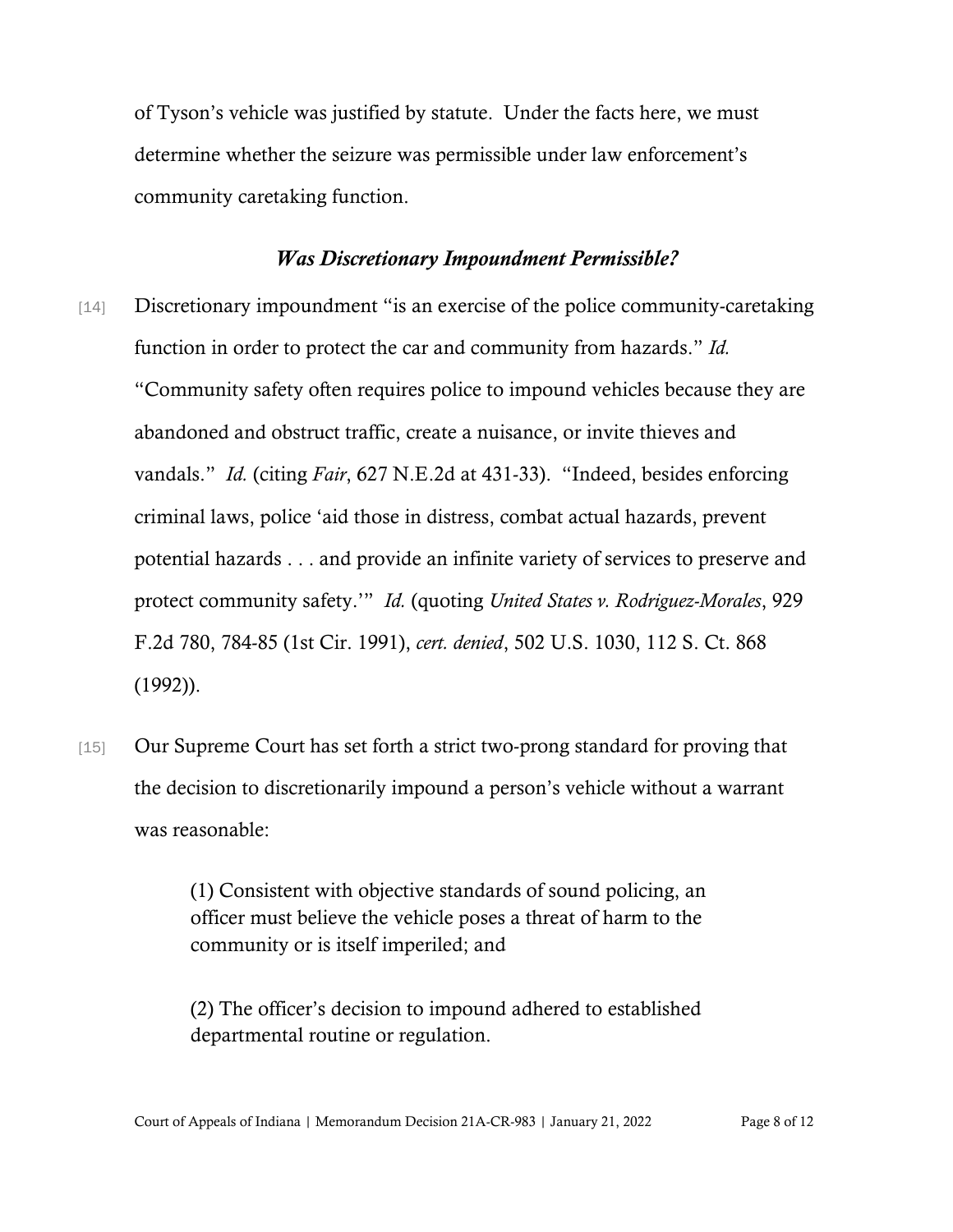*Id.* at 375-76.

[16] Tyson makes no argument that the officer's decision to impound his vehicle failed to adhere to the established departmental policy. Rather, Tyson contends that the impoundment was improper under the first prong of the standard because the vehicle did not pose a threat of harm to the community and the vehicle was not imperiled.

## *Did the Vehicle Pose a Threat of Harm or Was It Imperiled?*

[17] According to Tyson, the vehicle did not pose a threat of harm and was not imperiled because the gas station did not request removal of the vehicle and, although Tyson's vehicle was blocking a pump, other pumps were available. [2](#page-8-0) Our Supreme Court has addressed the impoundment of vehicles parked on private property in several cases. In *Fair*, our Supreme Court noted that the "needs of the community have been held to be implicated where the arrest of the driver left his car unattended on a public highway; where the ownership of the vehicle cannot be established; and where the vehicle was on private property and the owner of the property requested removal." *Fair*, 627 N.E.2d at 433 (internal citations omitted). In *Fair*, the Court considered the impoundment of

<span id="page-8-0"></span> $2$  In his summary of his argument, Tyson states: "Tyson could and should have been afforded the opportunity to contact a nearby licensed friend or relative to retrieve his vehicle." Appellant's Br. p. 7. Tyson makes no further mention of this argument in his brief. Accordingly, the contention is waived. *See* Ind. Appellate Rule 46(A)(8)(a) (requiring cogent reasoning supported by citations to authorities). We also note the State's argument that, because the vehicle was a rental and it was 2 a.m., the officer could not have reasonably determined whether someone was an authorized driver for purposes of retrieving the vehicle.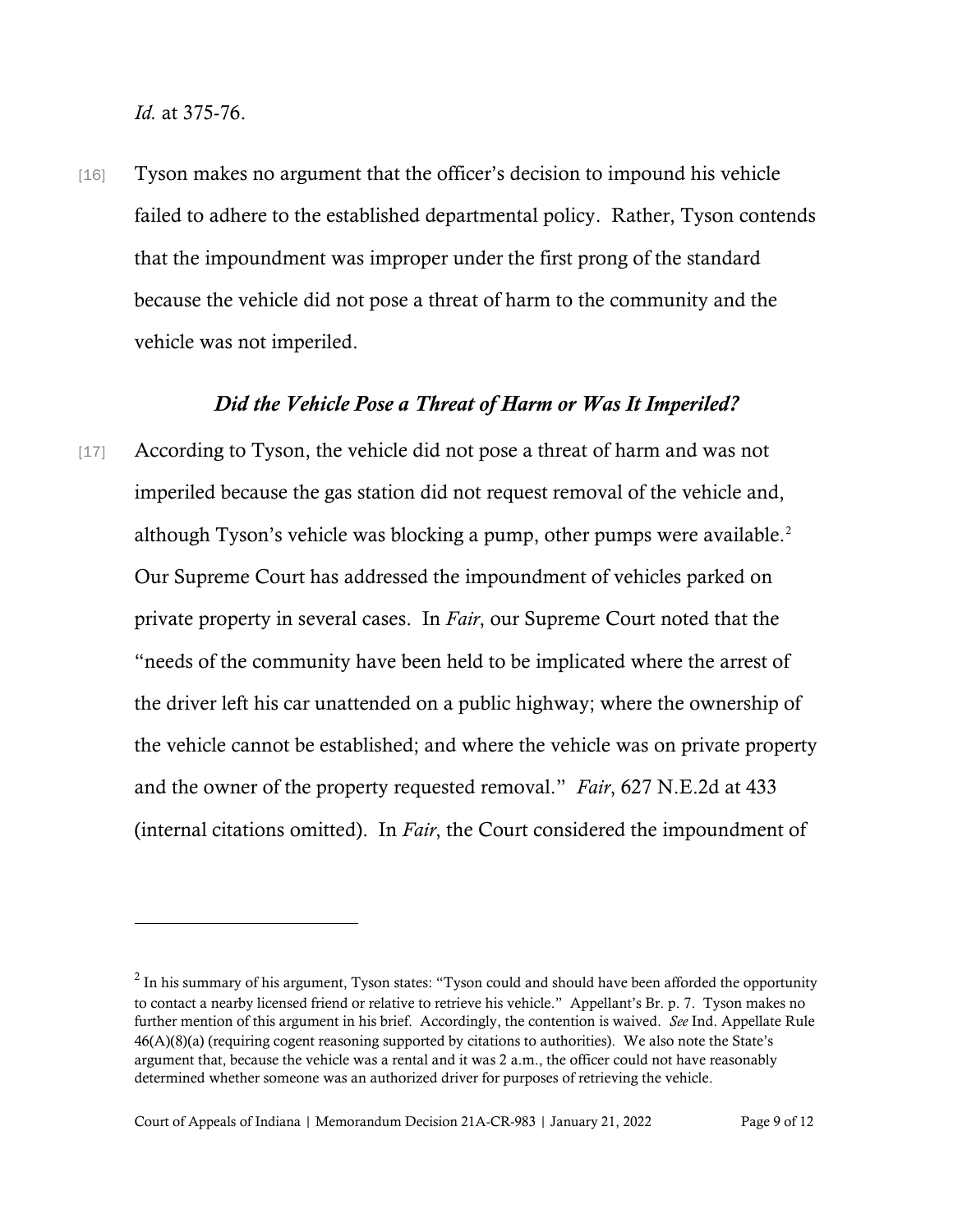an "undamaged vehicle neatly parked in a relatively secure private parking facility." *Id.*

[18] Our Supreme Court identified two primary factors to consider "in determining whether the conclusion that vehicles such as Fair's constitute a hazard is reasonable in light of objective standards of sound policing." *Id.* at 434.

> The first is the degree to which the property upon which the vehicle is situated was under the control of the defendant. Clearly, for example, there is a difference between a vehicle left in the driveway of a defendant's parent's home and one left in a small lot intended for unloading air cargo. Second, the length of time the impounding officer perceived the car would be unattended is important. It helps assess the reasonableness of the officer's conclusion that the vehicle, if left alone, would be exposed to an unacceptable risk of theft or vandalism.

*Id.* (footnote and internal citations omitted).

Court of Appeals of Indiana | Memorandum Decision 21A-CR-983 | January 21, 2022 Page 10 of 12 [19] In support of his argument, Tyson cites our Supreme Court's decision in *Taylor*, 842 N.E.2d 327, which also considered the impoundment of a vehicle on private property. In *Taylor*, the vehicle at issue was parked diagonally against a curb at an apartment complex. Although vehicles typically parked perpendicular to the curb, the parking lines were faded. The defendant did not reside at the apartment complex, but the vehicle was parked in "a permissible parking area for non-residents." *Taylor*, 842 N.E.2d at 332. The record was silent on whether the defendant was a guest of a resident and whether the apartment complex's owner would seek to have a guest's vehicle towed from the location. Ultimately, our Supreme Court concluded that the impoundment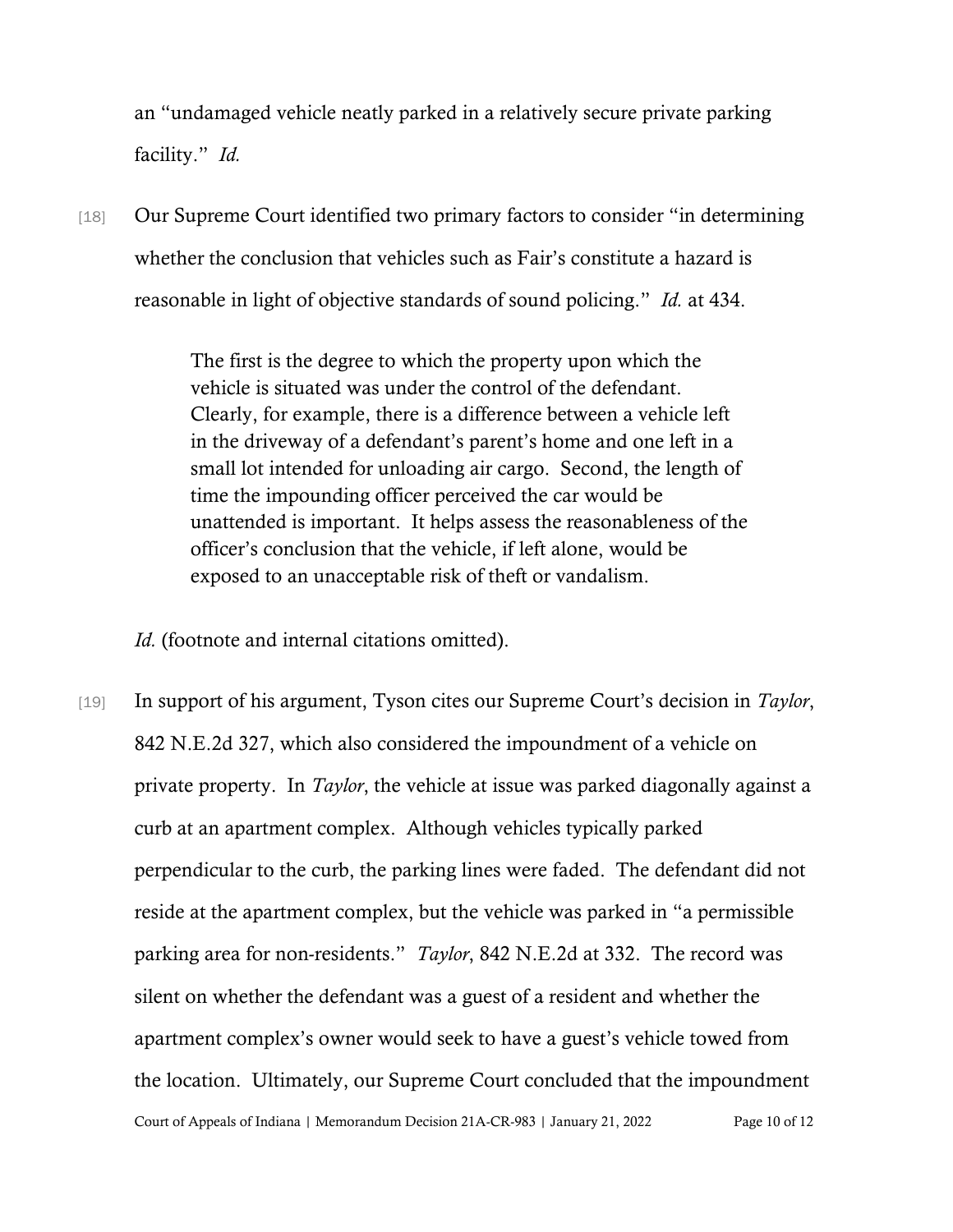of the defendant's vehicle was not warranted as a part of routine police administrative caretaking functions. Thus, the Court held that "the State has failed in its burden of demonstrating that the officers' belief that Taylor's vehicle posed some threat or harm to the community or was itself imperiled was consistent with objective standards of sound policing." *Id.* at 333.

- [20] We find *Berry v. State*, 967 N.E.2d 87 (Ind. Ct. App. 2012), more comparable here. In *Berry*, the defendant's driver's license was suspended, and his vehicle was parked in a car wash's self-service vacuum bay. This Court's opinion does not specify that the car wash facility requested removal of the vehicle. This Court held that the impoundment was proper because: "Parked in the car wash vacuum bays, Berry's vehicle was on private, commercial property and prevented customers from using the vacuum bays. Thus, Berry's vehicle, left as it was in a vacuum bay that customers could have used, arguably represented a hazard or threat to a community interest." *Berry*, 967 N.E.2d at 91.
- [21] Here, Tyson's rental vehicle was parked blocking the middle gas station pump at a busy gas station. The employee testified that, if the officers did not tow the vehicle, she would have contacted her employer to determine whether her employer wanted it towed. Tyson had no control over the private, commercial property where the vehicle was located, and the vehicle was blocking a gas pump, preventing the other customers from using the pump and impeding the flow of traffic around Tyson's vehicle. The fact that the vehicle was a rental